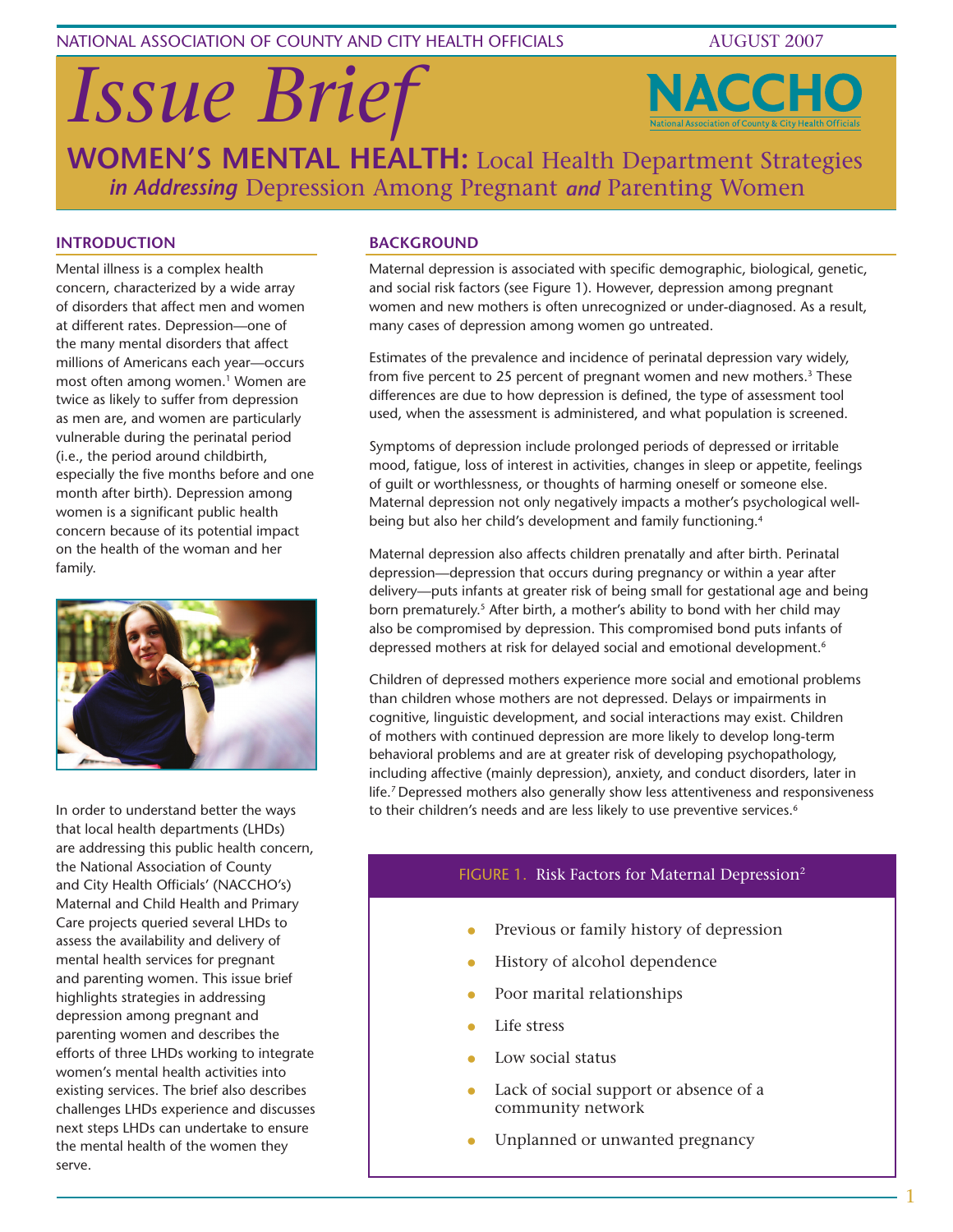# *Women's* **MENTAL HEALTH**

### **LHDs Address Maternal Mental Health**

Mental health and public health are integrally linked because of the significant role each can play in health promotion and disease prevention. LHDs address women's mental health through various programs and activities, which include outreach, education, screening, identification, referral, and intervention. The following LHDs provide examples of this work.

### *Lawrence-Douglas County (KS) Health Department*

The Maternal and Child Health Program at the Lawrence-Douglas County Health Department (LDCHD) has had success in identifying mental health needs of pregnant and parenting women. Through assessment, referral, and case management, LDCHD collaborates with the local mental health center (colocated with LDCHD) and other community partners to ensure seamless delivery of services for women.

LDCHD assesses mental health needs on an ongoing basis in the prenatal and postpartum care programs and tailors interventions to meet those needs. To better serve this population, LDCHD assigns each family a public health nurse who works with the family throughout pregnancy and up to one year postpartum.

Once those needs are identified, LDCHD uses its partnership with the local mental health center to continue to deliver services. The local mental health center has a therapist who specializes in women's mental health and accepts direct referrals from LDCHD. If clients are willing, the public health nurses can accompany them to the center to begin the treatment process. The connection with the local mental health center enables LDCHD to better serve women, especially young women and teenage mothers, because the complicated intake process is eliminated. The collaborative relationship is further enhanced during interdisciplinary case conferences in which the clinical psychologist and nurses jointly review cases once a month.

In addition, LDCHD took the lead in developing a communitywide task force, comprising local hospital representatives, private practice physicians, and public health nurses, to ensure integrated mental health services, especially related to identification, referral, and treatment. The task force developed standard screening and referral protocols for postpartum depression, substance abuse, sexual abuse, and domestic violence that are used by providers throughout the county.

LDCHD also took the lead in developing another community collaborative effort: the "Success By 6 Coalition." The coalition brings community partners together to look at the needs of young children and their families and to address the gaps in services. Family resource teams with mental health specialists provide in-home family support and mental health services to families with young children. Most often these clients are referred through Women, Infants and Children (WIC) clinics and school nurses.

### FIGURE 2. Challenges to Providing Integrated Mental Health Services

- Insufficient capacity or funding within health department
- **Lack of qualified community providers**
- $\bullet$  Stigma
- **•** Fragmentation of services
- Limited access to services

### *Clinton County (NY) Health Department*

Through the Mobilizing for Action through Planning and Partnership (MAPP) process, the Clinton County Health Department (CCHD) has become a leader and facilitator in the integration of mental health and public health. The MAPP process allowed CCHD to bring together all of the mental health providers in the community, enabling the providers to learn more about the services each organization provides while viewing mental health from the broader prevention perspective.

Results from the MAPP process indicated that mental health issues, particularly access to and availability of services, were a top priority for Clinton County. This allowed CCHD to enhance its prenatal care program to fit mental health into the overall vision for healthy mothers, babies, and families. As a facilitator and catalyst for women's mental health services, CCHD is better able to serve pregnant and parenting women through collaborative relationships with treatment centers and community mental health resources.

Another initiative within CCHD is the "Medicaid Obstetrical and Maternal Services" (MOMS) program, a Medicaidenhanced prenatal care program that offers health education and healthcare services for mothers and babies during pregnancy and postpartum. Women who meet certain income requirements can receive complete medical care during pregnancy and delivery and at least two months postpartum. Public health nurses provide emotional support for the women enrolled in the program. The nurses conduct home visits and provide assessment, education, and case management services. Outreach occurs through WIC clinics, advertisements in the local newspaper, private practice physicians' offices, and the local hospital.

The MOMS program uses a comprehensive assessment tool to examine risk factors in broad categories, such as chronic conditions, substance use, previous pregnancy complications, mental health status and history, and the mother's current living situation. CCHD is identifying the most pressing mental health needs of women, particularly those in targeted populations (e.g., teenage mothers and smokers), what tools are best to use, and how to use the tools most effectively to provide patient education and make referrals for treatment.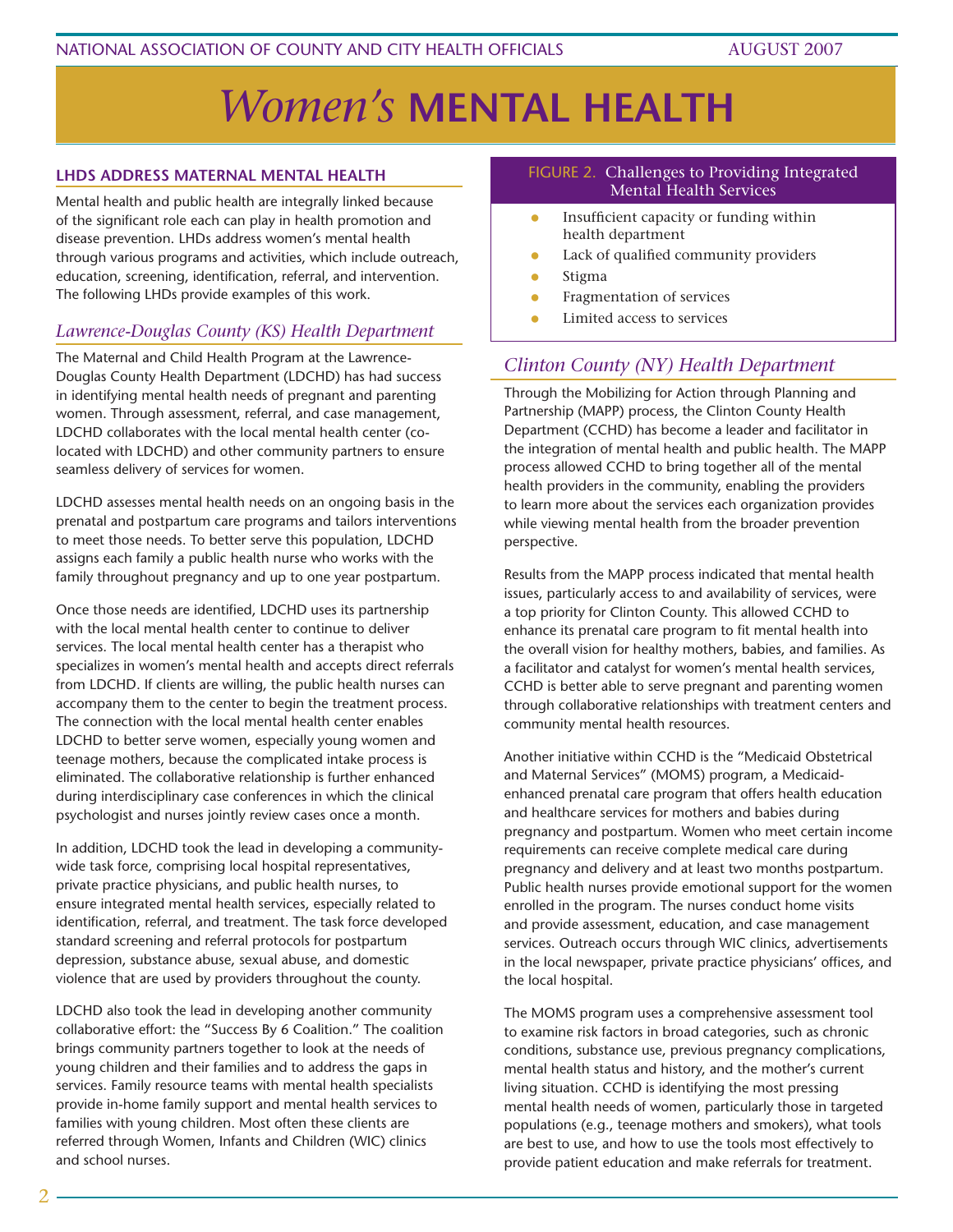# *Women's* **MENTAL HEALTH**

### *Jefferson County (WA) Health Department*

Jefferson County Health Department (JCHD) integrates mental health services into its other screening, outreach, education, referral, and treatment services. By providing integrated mental health services, JCHD is able to serve families with the most complex needs, including those with mental health and substance abuse needs.

JCHD integrates mental health in as many program areas as possible. Public health nurses routinely conduct depression screening in several programs, including WIC, family planning, First Steps, Maternity Case Management Program, and Nurse-Family Partnership (NFP).

NFP has allowed JCHD to screen every family with a new baby. Additionally, all Maternal and Child Health team members (nurses and social workers) are NFP-trained and, therefore, have developed skills to provide mental health education and support. Nurse consultants instruct JCHD's nurses on conducting depression screens. The nurse consultants also provide support and consultation, which has helped JCHD successfully integrate mental health services.

Clients who screen positive for depression are referred to the community health center, private providers, or hospital providers. JCHD hopes to increase collaboration with the local mental health center to better address the mental health needs of pregnant women and women with young children.

### **Challenges/Barriers to Providing Integrated Women's Mental Health Services**

Although integration has increased access to mental health services, LHDs face a number of challenges in reaching across silos to begin integration and collaboration (see Figure 2). These challenges may make it difficult for LHDs to address maternal depression systematically. Moreover, addressing maternal depression among high-risk pregnant and postpartum women may not be a priority when compared to other significant needs of these women, including the basic needs of nutrition, housing, and access to care. LHD staff members carry heavy case loads and may have limited time to assess and address the mental health needs of the women they serve. Additionally, public health nurses may not feel comfortable talking about depression with their clients or may not be adequately trained on screening and intervention. Finally, barriers to or lack of sufficient resources for treatment can create a disincentive for LHDs to screen for depression.

### **Next Steps**

Integrating behavioral health services into existing services for pregnant and parenting women is a challenge. However, LHDs can play a vital role in establishing women's mental health as a priority, especially when acting as facilitators and collaborators with community partners and local mental health centers. LHDs can take the following steps to ensure the mental health of the women they serve:

**1.** *Identify effective methods of early identification, prevention, and intervention that can enhance seamless delivery of services for women and be incorporated into the LHD setting.* 

LHDs can accomplish this through increasing awareness and knowledge about the importance of maternal depression, promoting routine screening with standardized screening tools, and increasing capacity for referrals and treatment.

Increasing awareness may help reduce the social stigma associated with depression. Recognizing that staff working with women of childbearing age may feel inadequately prepared to deal with mental health issues is an important consideration for LHDs that want to enhance their ability to address these issues. Increasing knowledge of providers and training staff to recognize and treat maternal depression and providing the support and motivation for assessing mental health are key.

**2.** *Offer preconception care to address women's health, specifically maternal depression.* 

Preconception care includes (1) interventions that identify and modify biomedical, behavioral, and social risks to a woman's health and future pregnancies; and (2) prevention and management, emphasizing health issues that require action before conception or very early in pregnancy for maximal impact. The target population for preconception care is women of reproductive age, although several components of preconception care target men also. The overarching goal of preconception care is to provide (1) screening for risks; (2) health promotion and education; and (3) interventions to address identified risks<sup>8</sup>

While the main focus of preconception care is on medical factors such as obesity, chronic conditions, and smoking, mental health is an important consideration within the context of these risks and is a critical component of women's healthcare. Identifying and addressing mental health issues in the preconception period is beneficial because that process recognizes and addresses co-occurring risk factors. Maternal depression is associated with several other risk factors that may contribute to both the onset and maintenance of depressive symptoms. A preconception framework emphasizes the importance of screening across multiple areas of risk. While a woman is being screened for family history of heart disease, she can also be asked about social risk